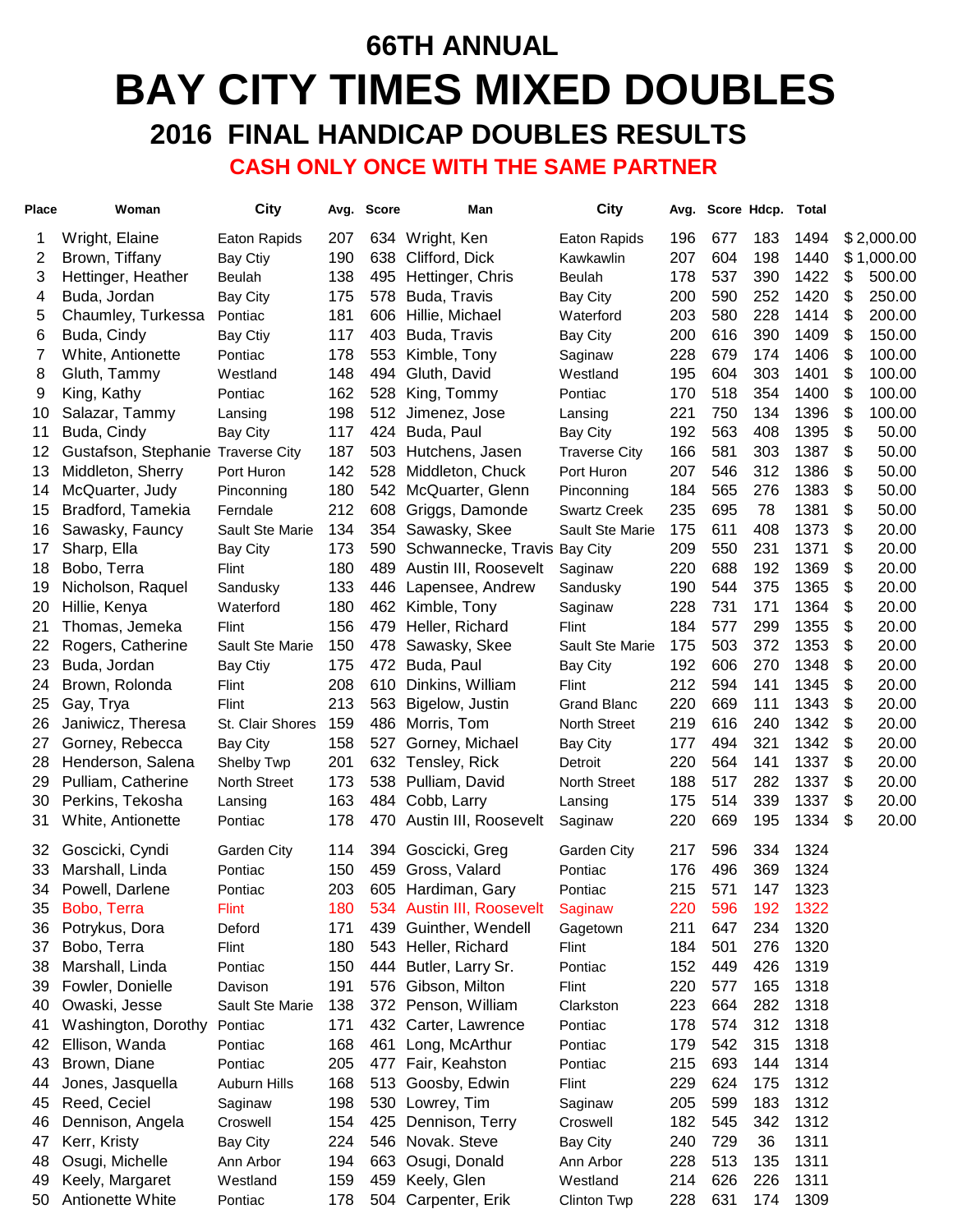| 51  |                             | C |
|-----|-----------------------------|---|
|     | Brown, Meryl                |   |
| 52  | White, Antionette           | F |
| 53  | <b>Gustafson, Stephanie</b> | Τ |
| 54  | Stout, Tiffany              | C |
| 55  | Vinson, Carole              | F |
| 56  | Brown, Meryl                | C |
| 57  | Gustafson, Stephanie        | T |
| 58  | Chaumley, Turkessa          | F |
| 59  |                             | L |
|     | Hoffman, Mary               |   |
| 60  | Adams, Kristel              | C |
| 61  | Salazar, Tammy              | L |
| 62  | Dane, Kelly                 | S |
| 63  | Thomas, Jemeka              | F |
| 64  | Wilson, Renay               | G |
| 65  | Dockett, Marcia             | В |
| 66  | Evans, Sharon               | S |
| 67  | Sharp, Ella                 | B |
| 68  | Watson, M.Gail              | L |
| 69  | Gay, Tya                    | D |
| 70  | Seay, Zenola                | P |
|     |                             |   |
| 71  | McQuarter, Judy             | F |
| 72  | Murray, Deborah             | F |
| 73  | Wright, Elaine              | E |
| 74  | McGee, Katherine            | F |
| 75  | Gay, Trya                   | F |
| 76  | Steinbis, Amanda            | B |
| 77  | Steinbis, Amanda            | B |
| 78  | Gluth, Tammy                | V |
| 79  | Sibley, Adrienne            | F |
| 80  | Vinson, Carole              | P |
| 81  | Sawasky, Fauncy             | S |
| 82  | Burris, Tanisha             | L |
| 83  | Frye, Jacinda               | F |
| 84  | Fowler, Donielle            | С |
| 85  |                             | F |
|     | Bradford, Tamekia           |   |
| 86  | Burris, Tanisha             | L |
| 87  | Jones, Jasquella            | Α |
| 88  | Marshall, Chris             | C |
| 89  | Jakobi, Jean Anne           | B |
| 90  | Bowen, Patricia             | N |
| 91  | Adams, Kristel              | C |
| 92  | Ellison, Wanda              | F |
| 93  | Harrell, Lillie             | S |
| 94  | McQuarter, Judy             | P |
| 95  | <b>Bradford, Tamekia</b>    | F |
| 96  | Gatewood, Pearlie           | R |
| 97  | Goscicki, Cyndi             | G |
| 98  | Owaski, Jesse               | S |
|     |                             |   |
| 99  | Ford, Mary                  | L |
| 100 | Robinson, Brigit            | Α |
| 101 | Gustafson, Stephanie        | T |
| 102 | Reed, Ceciel                | S |
| 103 | Harvey, Lori                | F |
| 104 | Ferrell, Caroline           | S |
| 105 | Kosnic, Alicia              | N |
| 106 | Gay, Tya                    | C |
| 107 | Rodgers, Simone             | F |
| 108 | Barnes, Sam                 | D |
| 109 | Marshall, Chris             | C |
| 110 | Sabourin, Michele           | K |
|     |                             |   |

| е           | 174 | 502     | Austin III, Ro       |
|-------------|-----|---------|----------------------|
|             | 178 | 528     | Penson, Will         |
| City        | 187 | 448     | Hutchens, Ja         |
|             | 197 | 519     | Sanders, Mio         |
|             | 154 | 445     | Willis, Elvin        |
| е           | 174 | 482     | Born, Jordar         |
| City        | 187 | 488     | Hutchens, Ja         |
|             | 181 | 513     | Carpenter, E         |
|             | 158 | 443     | Hoffman, Ad          |
| ì           | 204 | 559     | Smith, Jeff          |
|             | 198 | 528     | Jimenez, Jos         |
| Marie       | 160 | 461     | Aikens, Andy         |
|             | 156 | 431     | Heller, Richa        |
| City        | 144 | 408     | Wilson, Jim          |
|             | 137 | 406     | Spiker, Ken          |
|             | 182 | 520     | Cecil, David         |
|             | 173 | 564     | Clifford, Dick       |
|             | 106 | 332     | Miller Jr., Ch       |
|             | 213 | 598     | Boaz, Carlos         |
|             | 162 | 467     | Hall, Christo        |
| ng          | 180 | 484     | McQuarter, 0         |
|             | 161 | 515     | Ellison, Jam         |
| ipids       | 207 | 597     | Sears, Brian         |
|             | 147 | 436     | Ellison, Jam         |
|             | 213 | 606     | <b>Bigelow</b> , Jus |
|             | 173 | 518     | Potrykus, Mi         |
|             | 173 | 513     | Steinbis, Ge         |
| J           | 148 | 444     | Lakatos, Tim         |
|             | 194 | 464     | Smith, Micha         |
|             | 154 | 497     | Ellison, Docl        |
| Marie       | 134 | 379     | Aikens, Andy         |
|             | 218 | 569     | Sears, Brian         |
|             | 198 | 480     | Brooks, Terr         |
|             | 191 | 501     | Sanders, Mio         |
|             | 212 | 646     | Coklow, Josl         |
|             | 218 | 663     | Wright, Ken          |
| lills       | 168 | 428     | Lee, Dolphus         |
|             | 155 | 430     | Marshall, Bill       |
|             | 166 | 456     | Jakobi, Kieth        |
| orris       | 144 | 429     | Jones, Larry         |
| Ì           | 204 | 574     | Heller, Richa        |
|             | 168 | 461     | Ellison, Dock        |
|             | 188 | 592     | Robinson Sr          |
| ng          | 180 | 520     | Brown, Sam           |
|             | 212 | 611     | Coklow, Josl         |
| er          | 130 | 396     | Gatewood, C          |
| <b>City</b> | 114 | 295     | Goscicki, Gr         |
| Marie       | 138 | 401     | Aikens, Andy         |
|             | 161 | 405     | Ford, Larry          |
| lills       | 153 | 433     | Robinson, A          |
| City        | 187 | 469     | Hutchens, Ja         |
|             | 198 | 503     | Howard, Kei          |
|             | 196 | 502     | Griggs, Dam          |
|             | 190 | 548     | Kimble, Tony         |
|             | 125 | 367     | Turek, Patric        |
|             |     | 213 516 | Griggs, Dam          |
|             | 212 | 578     | Hicks, Jasor         |
|             | 174 | 444     | Heller, Kip          |
|             | 155 |         | 399 Marshall, Bil    |
| in          | 153 |         | 366 Sabourin, Te     |
|             |     |         |                      |

| 51 | Brown, Meryl                           | Centerline             | 174 |     | 502 Austin III, Roosevelt        | Saginaw              | 220 | 603 | 204 | 1309 |
|----|----------------------------------------|------------------------|-----|-----|----------------------------------|----------------------|-----|-----|-----|------|
| 52 | White, Antionette                      | Pontiac                | 178 |     | 528 Penson, William              | Clarkston            | 223 | 594 | 186 | 1308 |
| 53 | Gustafson, Stephanie Traverse City     |                        | 187 |     | 448 Hutchens, Jasen              | <b>Traverse City</b> | 166 | 555 | 303 | 1306 |
| 54 | Stout, Tiffany                         | Detroit                | 197 |     | 519 Sanders, Michael             | Flint                | 208 | 608 | 177 | 1304 |
| 55 | Vinson, Carole                         | Pontiac                | 154 |     | 445 Willis, Elvin                | Pontiac              | 171 | 516 | 343 | 1304 |
| 56 | Brown, Meryl                           | Centerline             | 174 |     | 482 Born, Jordan                 | <b>White Lake</b>    | 229 | 640 | 180 | 1302 |
| 57 | Gustafson, Stephanie Traverse City     |                        | 187 |     | 488 Hutchens, Jasen              | <b>Traverse City</b> | 166 | 510 | 303 | 1301 |
| 58 | Chaumley, Turkessa                     | Pontiac                | 181 | 513 | Carpenter, Erik                  | Clinton Twp          | 228 | 617 | 168 | 1298 |
| 59 | Hoffman, Mary                          | Linwood                | 158 | 443 | Hoffman, Adam                    | Linwood              | 221 | 611 | 240 | 1294 |
| 60 | Adams, Kristel                         | Clarkston              | 204 | 559 | Smith, Jeff                      | Pontiac              | 224 | 642 | 92  | 1293 |
| 61 | Salazar, Tammy                         | Lansing                | 198 | 528 | Jimenez, Jose                    | Lansing              | 221 | 631 | 134 | 1293 |
| 62 | Dane, Kelly                            | Sault Ste Marie        | 160 | 461 | Aikens, Andy                     | Sault Ste Marie      | 212 | 574 | 258 | 1293 |
| 63 | Thomas, Jemeka                         | <b>Flint</b>           | 156 | 431 | Heller, Richard                  | <b>Flint</b>         | 184 | 561 | 299 | 1291 |
| 64 | Wilson, Renay                          | Garden City            | 144 | 408 | Wilson, Jim                      | Garden City          | 197 | 553 | 330 | 1291 |
| 65 | Dockett, Marcia                        | Bay City               | 137 | 406 | Spiker, Ken                      | Bay City             | 144 | 411 | 474 | 1291 |
| 66 | Evans, Sharon                          | Saginaw                | 182 | 520 | Cecil, David                     | Saginaw              | 210 | 560 | 210 | 1290 |
| 67 | Sharp, Ella                            | Bay Ctiy               | 173 | 564 | Clifford, Dick                   | Kawkawlin            | 207 | 489 | 237 | 1290 |
| 68 | Watson, M.Gail                         |                        | 106 |     | 332 Miller Jr., Chalres          | Tecumseh             | 176 | 484 | 474 | 1290 |
| 69 | Gay, Tya                               | Lansing<br>Davison     | 213 | 598 | Boaz, Carlos                     | Flint                | 219 | 580 | 111 | 1289 |
|    |                                        |                        | 162 |     |                                  | Pontiac              | 205 | 552 | 270 | 1289 |
| 70 | Seay, Zenola                           | Pontiac                |     | 467 | Hall, Christopher                |                      |     |     | 276 | 1289 |
| 71 | McQuarter, Judy                        | Pinconning             | 180 | 484 | McQuarter, Glenn                 | Pinconning           | 184 | 529 |     |      |
| 72 | Murray, Deborah                        | Pontiac                | 161 | 515 | Ellison, James                   | Pontiac              | 181 | 444 | 330 | 1289 |
| 73 | Wright, Elaine                         | Eaton Rapids           | 207 | 597 | Sears, Brian                     | Michigan Center      | 237 | 606 | 84  | 1287 |
| 74 | McGee, Katherine                       | Pontiac                | 147 |     | 436 Ellison, James               | Pontiac              | 181 | 488 | 363 | 1287 |
| 75 | Gay, Trya                              | Flint                  | 213 | 606 | <b>Bigelow, Justin</b>           | <b>Grand Blanc</b>   | 220 | 569 | 111 | 1286 |
| 76 | Steinbis, Amanda                       | Bad Axe                | 173 |     | 518 Potrykus, Michael            | Deford               | 194 | 499 | 267 | 1284 |
| 77 | Steinbis, Amanda                       | Bad Axe                | 173 |     | 513 Steinbis, Gerald             | Bad Axe              | 163 | 429 | 342 | 1284 |
| 78 | Gluth, Tammy                           | Westland               | 148 |     | 444 Lakatos, Timothy             | Livonia              | 210 | 548 | 291 | 1283 |
| 79 | Sibley, Adrienne                       | Flint                  | 194 |     | 464 Smith, Michael               | Flint                | 198 | 611 | 207 | 1282 |
| 80 | Vinson, Carole                         | Pontiac                | 154 |     | 497 Ellison, Dock                | Pontiac              | 203 | 494 | 291 | 1282 |
| 81 | Sawasky, Fauncy                        | Sault Ste Marie        | 134 | 379 | Aikens, Andy                     | Sault Ste Marie      | 212 | 585 | 318 | 1282 |
| 82 | Burris, Tanisha                        | Lansing                | 218 | 569 | Sears, Brian                     | Michigan Center 237  |     | 655 | 57  | 1281 |
| 83 | Frye, Jacinda                          | Flint                  | 198 | 480 | Brooks, Terrell                  | Flint                | 231 | 680 | 120 | 1280 |
| 84 | Fowler, Donielle                       | Davison                | 191 | 501 | Sanders, Michael                 | Flint                | 208 | 582 | 192 | 1275 |
| 85 | Bradford, Tamekia                      | Ferndale               | 212 |     | 646 Coklow, Josh                 | Detroit              | 229 | 538 | 90  | 1274 |
| 86 | Burris, Tanisha                        | Lansing                | 218 |     | 663 Wright, Ken                  | Eaton Rapids         | 196 | 454 | 156 | 1273 |
| 87 | Jones, Jasquella                       | Auburn Hills           | 168 |     | 428 Lee, Dolphus                 | Pontiac              | 222 | 650 | 193 | 1271 |
| 88 | Marshall, Chris                        | Canton                 | 155 | 430 | Marshall, Bill                   | Canton               | 214 | 577 | 264 | 1271 |
| 89 | Jakobi, Jean Anne                      | <b>Bay City</b>        | 166 | 456 | Jakobi, Kieth                    | <b>Bay City</b>      | 202 | 544 | 267 | 1267 |
| 90 | Bowen, Patricia                        | <b>Mount Morris</b>    | 144 | 429 | Jones, Larry                     | Saginaw              | 204 | 525 | 312 | 1266 |
| 91 | Adams, Kristel                         | Clarkston              | 204 |     | 574 Heller, Richard              | Flint                | 184 | 503 | 188 | 1265 |
| 92 | Ellison, Wanda                         | Pontiac                | 168 |     | 461 Ellison, Dock                | Pontiac              | 203 | 546 | 258 | 1265 |
| 93 | Harrell, Lillie                        | Saginaw                | 188 |     | 592 Robinson Sr., Claude Saginaw |                      | 221 | 504 | 168 | 1264 |
| 94 | McQuarter, Judy                        | Pinconning             | 180 |     | 520 Brown, Sam                   | <b>Bay City</b>      | 215 | 540 | 204 | 1264 |
| 95 | <b>Bradford, Tamekia</b>               | Ferndale               | 212 | 611 | Coklow, Josh                     | <b>Detroit</b>       | 229 | 561 | 90  | 1262 |
| 96 | Gatewood, Pearlie                      | Rochester              | 130 |     | 396 Gatewood, Odell              | Rochester            | 171 | 437 | 429 | 1262 |
| 97 | Goscicki, Cyndi                        | <b>Garden City</b>     | 114 |     | 295 Goscicki, Greg               | <b>Garden City</b>   | 217 | 631 | 334 | 1260 |
| 98 | Owaski, Jesse                          | <b>Sault Ste Marie</b> | 138 | 401 | Aikens, Andy                     | Sault Ste Marie      | 212 | 549 | 309 | 1259 |
| 99 | Ford, Mary                             | Lansing                | 161 |     | 405 Ford, Larry                  | Lansing              | 151 | 451 | 402 | 1258 |
|    | 100 Robinson, Brigit                   | Auburn Hills           | 153 |     | 433 Robinson, Andre              | <b>Auburn Hills</b>  | 179 | 473 | 351 | 1257 |
|    | 101 Gustafson, Stephanie Traverse City |                        | 187 |     | 469 Hutchens, Jasen              | <b>Traverse City</b> | 166 | 481 | 303 | 1253 |
|    | 102 Reed, Ceciel                       | Saginaw                | 198 |     | 503 Howard, Keith                | Pontiac              | 194 | 539 | 207 | 1249 |
|    | 103 Harvey, Lori                       | Flint                  | 196 |     | 502 Griggs, Damonde              | <b>Swartz Creek</b>  | 235 | 628 | 117 | 1247 |
|    | 104 Ferrell, Caroline                  | Saginaw                | 190 |     | 548 Kimble, Tony                 | Saginaw              | 228 | 552 | 147 | 1247 |
|    | 105 Kosnic, Alicia                     | Midland                | 125 |     | 367 Turek, Patrick               | <b>Bay City</b>      | 198 | 505 | 375 | 1247 |
|    | 106 Gay, Tya                           | Davison                | 213 |     | 516 Griggs, Damonde              | <b>Swartz Creek</b>  | 235 | 655 | 75  | 1246 |
|    | 107 Rodgers, Simone                    | Flint                  | 212 |     | 578 Hicks, Jason                 | Clio                 | 219 | 554 | 114 | 1246 |
|    | 108 Barnes, Sam                        |                        | 174 |     | 444 Heller, Kip                  | Flint                | 154 | 442 | 360 | 1246 |
|    | 109 Marshall, Chris                    | Davison                | 155 |     | 399 Marshall, Bill               |                      | 214 | 581 | 264 | 1244 |
|    |                                        | Canton<br>Kawkawlin    | 153 |     | 366 Sabourin, Terry              | Canton               | 203 | 578 | 294 | 1238 |
|    | 110 Sabourin, Michele                  |                        |     |     |                                  | Kawkawlin            |     |     |     |      |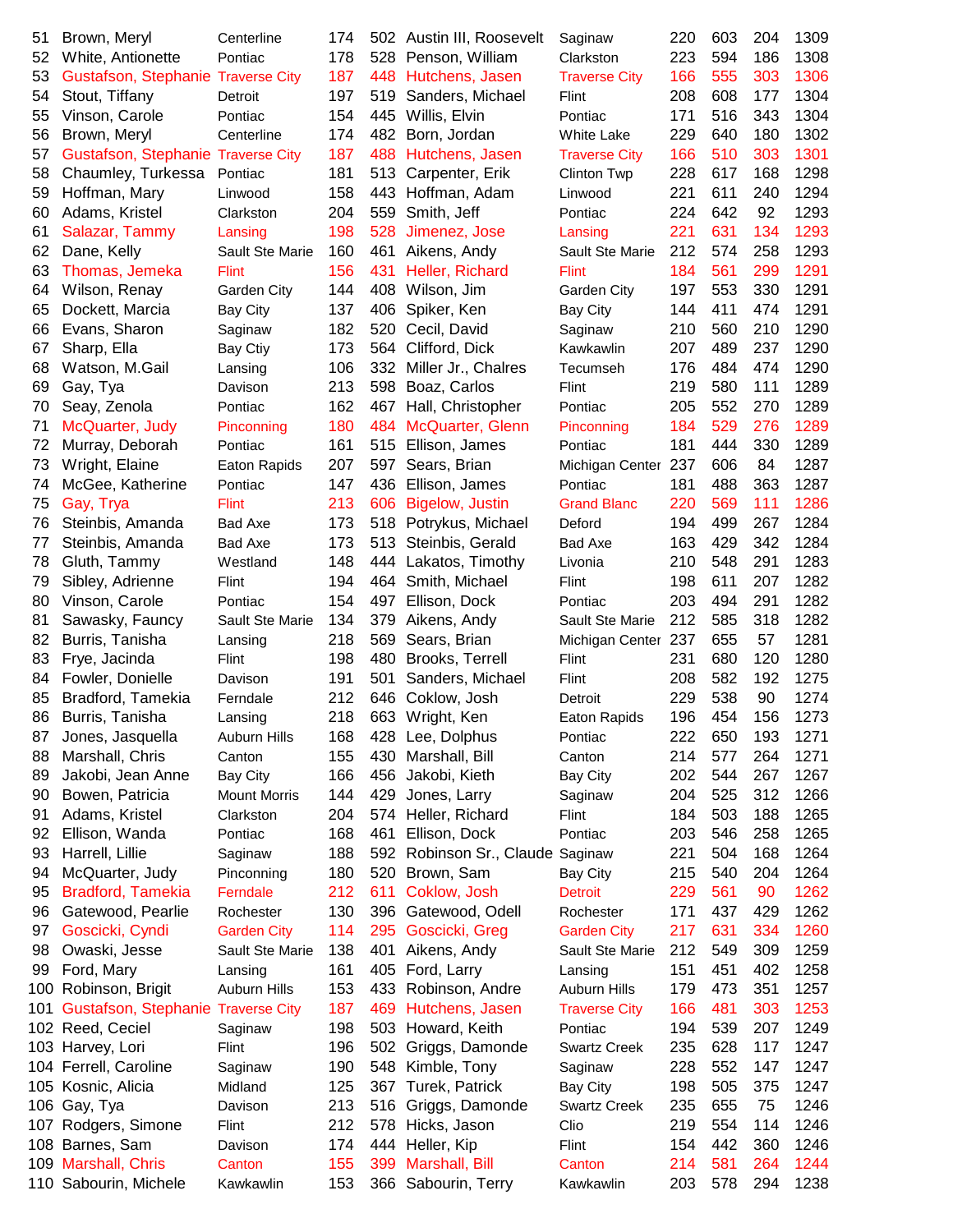|     | 111 Brown, Sherri                      | Bay Ctiy            | 209 |      | 574 Brown, Sam                | <b>Bay City</b>      | 215 | 529 | 132 | 1235 |
|-----|----------------------------------------|---------------------|-----|------|-------------------------------|----------------------|-----|-----|-----|------|
|     | 112 Gustafson, Stephanie Traverse City |                     | 187 | 464  | Hutchens, Jasen               | <b>Traverse City</b> | 166 | 467 | 303 | 1234 |
|     | 113 Brown, Diane                       | Pontiac             | 205 | 530  | Born, Jordan                  | <b>White Lake</b>    | 229 | 595 | 108 | 1233 |
|     | 114 Miles, Toni                        | Pontiac             | 158 | 426  | Willis, Elvin                 | Pontiac              | 171 | 443 | 360 | 1229 |
|     | 115 Barnes, Sam                        | <b>Davison</b>      | 174 | 455  | Heller, Kip                   | <b>Flint</b>         | 154 | 414 | 360 | 1229 |
|     | 116 Welch, Barbara                     | Flint               | 176 | 533  | Atwater, Charles              | Flint                | 177 | 392 | 303 | 1228 |
|     | 117 Robinson, Brigit                   | <b>Auburn Hills</b> | 153 | 419  | Robinson, Andre               | <b>Auburn Hills</b>  | 179 | 458 | 351 | 1228 |
|     | 118 Osugi, Tanya                       | Ypsilanti           | 195 | 509  | Osugi, Donald                 | Ann Arbor            | 228 | 581 | 135 | 1225 |
|     | 119 Scroggs, Victoria                  | Livonia             | 186 | 429  | Lakatos, Timothy              | Livonia              | 210 | 595 | 201 | 1225 |
|     | 120 Adams, Kristel                     | Clarkston           | 204 |      | 534 Penson, William           | Clarkston            | 223 | 592 | 95  | 1221 |
| 121 | Hillie, Kenya                          | Waterford           | 180 | 494  | Hillie, Michael               | Waterford            | 203 | 496 | 231 | 1221 |
|     | 122 Helen Rush                         | Pontiac             | 149 | 416  | Kelly, Christopher            | Pontiac              | 204 | 505 | 300 | 1221 |
|     | 123 Brown, Rolonda                     | <b>Flint</b>        | 208 | 646  | Dinkins, William              | <b>Flint</b>         | 212 | 431 | 141 | 1218 |
|     | 124 Washington, Dorothy                | Pontiac             | 171 | 443. | Carter, Lawrence              | Pontiac              | 178 | 461 | 312 | 1216 |
|     | 125 Brown, Diane                       | Pontiac             | 205 | 491  | Coklow Josh                   | Detroit              | 229 | 616 | 108 | 1215 |
| 126 | Osugi, Nancy                           | Ann Arbor           | 176 | 469  | Diomedi, Dave                 | Ypsilanti            | 214 | 533 | 213 | 1215 |
| 127 | Bobo, Terra                            | Flint               | 180 | 457  | Born, Jordan                  | <b>White Lake</b>    | 229 | 586 | 168 | 1211 |
|     | 128 Powell, Darlene                    | Pontiac             | 203 | 486  | Penson, William               | Clarkston            | 223 | 598 | 126 | 1210 |
|     | 129 Wilson, Renay                      | <b>Garden City</b>  | 144 | 423  | Wilson, Jim                   | <b>Garden City</b>   | 197 | 455 | 330 | 1208 |
|     | 130 Harvey, Lori                       | Flint               | 196 | 494  | Boaz, Carlos                  | Flint                | 219 | 560 | 153 | 1207 |
| 131 | Dane, Kelly                            | Sault Ste Marie     | 160 | 422  | Sawasky, Skee                 | Sault Ste Marie      | 175 | 437 | 348 | 1207 |
|     | 132 Bobo, Terra                        | Flint               | 180 | 485  | Glass, Coy                    | Saginaw              | 213 | 513 | 207 | 1205 |
|     | 133 White, Antionette                  | Pontiac             | 178 | 527  | Smith, Jeff                   | Pontiac              | 224 | 493 | 183 | 1203 |
|     | 134 Fershin, Jacquelyn                 | Warren              | 200 |      | 436 Fershin, Sean             | Warren               | 203 | 579 | 183 | 1198 |
|     | 135 Adams, Kristel                     | Clarkston           | 204 | 516  | Born, Jordan                  | White Lake           | 229 | 601 | 80  | 1197 |
|     | 136 Scroggs, Victoria                  | Livonia             | 186 | 499  | Gluth, David                  | Westland             | 195 | 461 | 237 | 1197 |
| 137 | Rodgers, Simone                        | Flint               | 212 | 519  | Heller, Richard               | Flint                | 184 | 478 | 198 | 1195 |
|     | 138 Murray, Deborah                    | Pontiac             | 161 | 442  | Clay, Newell                  | Macomb Twp           | 195 | 456 | 297 | 1195 |
| 139 | Anderson, Lakeesha                     | Redford             | 184 | 526  | Cooper, Charles               | Oak Park             | 204 | 452 | 216 | 1194 |
| 140 | Owaski, Jesse                          | Sault Ste Marie     | 138 | 361  | Sawasky, Skee                 | Sault Ste Marie      | 175 | 434 | 399 | 1194 |
| 141 | Rodgers, Simone                        | Flint               | 212 | 547  | Brooks, Terrell               | Flint                | 231 | 554 | 87  | 1188 |
|     | 142 Brown, Tiffany                     | <b>Bay Ctiy</b>     | 190 | 515  | Schwannecke, Traviis Bay City |                      | 209 | 475 | 192 | 1182 |
|     | 143 Frye, Jacinda                      | Flint               | 198 | 490  | Griggs, Damonde               | <b>Swartz Creek</b>  | 235 | 578 | 111 | 1179 |
|     | 144 Jackson, Wanda                     | Saginaw             | 143 | 380  | Jackson, Eddie                | Saginaw              | 179 | 412 | 375 | 1167 |
|     | 145 Bradford, Tamekia                  | Ferndale            | 212 | 488  | Fair, Keahston                | Pontiac              | 215 | 539 | 126 | 1153 |
|     | 146 Brown, Rolonda                     | Flint               | 208 | 581  | Brown, Willie                 | Flint                | 209 | 425 | 147 | 1153 |
|     | 147 Rodgers, Simone                    | Flint               | 212 |      | 488 Gibson, Milton            | Flint                | 220 | 548 | 114 | 1150 |
|     | 148 Ferrell, Caroline                  | Saginaw             | 190 | 496  | Patterson, Gary               | Saginaw              | 185 | 400 | 252 | 1148 |
|     | 149 Henderson, Salena                  | <b>Shelby Twp</b>   | 201 | 446  | <b>Tensley, Rick</b>          | <b>Detroit</b>       | 220 | 557 | 141 | 1144 |
|     | 150 Ferrell, Caroline                  | Saginaw             | 190 | 450  | Patterson, Gary               | Saginaw              | 185 | 440 | 252 | 1142 |
|     | 151 Anderson, Lakeesha                 | <b>Redford</b>      | 184 | 450  | Cooper, Charles               | <b>Oak Park</b>      | 204 | 473 | 216 | 1139 |
|     | 152 Brown, Rolonda                     | Flint               | 208 | 466  | Heller, Richard               | Flint                | 184 | 461 | 202 | 1129 |
|     | 153 White, Antionette                  | Pontiac             | 178 | 400  | Born, Jordan                  | <b>White Lake</b>    | 229 | 540 | 171 | 1111 |
|     | 154 Osugi, Nancy                       | Ann Arbor           | 176 |      | 373 Osugi, Donald             | Ann Arbor            | 228 | 536 | 180 | 1089 |
|     | 155 Osugi, Tanya                       | Ypsilanti           | 195 |      | 402 Diomedi, Dave             | Ypsilanti            | 214 | 489 | 168 | 1059 |

#### **66TH ANNUAL BAY CITY TIMES MIXED DOUBLES FINAL 2016 ACTUAL DOUBLES STANDINGS**

| PL.          | <b>WOMAN</b>        | <b>CITY</b>  |     | <b>AVG SCORE</b> | <b>MAN</b>              | <b>CITY</b>         |     | AVG SCORE | <b>TOTAL</b>      | <b>PRIZE \$\$</b> |
|--------------|---------------------|--------------|-----|------------------|-------------------------|---------------------|-----|-----------|-------------------|-------------------|
| $\mathbf{1}$ | Wright, Elaine      | Eaton Rapids | 207 |                  | 634 Wright, Ken         | Eaton Rapids        |     | 196 677   | 1311S             | 60.00             |
|              | 2 Bradford, Tamekia | Ferndale     |     |                  | 212 608 Griggs, Damonde | <b>Swartz Creek</b> | 235 | 695       | $1303 \quad $$    | 50.00             |
|              | 3 Kerr, Kristy      | Bay City     |     |                  | 224 546 Novak. Steve    | Bay City            | 240 | - 729     | $1275$ \$         | 40.00             |
|              | 4 Salazar, Tammy    | Lansing      |     |                  | 198 512 Jimenez, Jose   | Lansing             | 221 | 750       | $1262 \quad $$    | 30.00             |
|              | 5 Brown, Tiffany    | Bay Ctiy     |     |                  | 190 638 Clifford, Dick  | Kawkawlin           | 207 | 604       | $1242 \text{ } $$ | 20.00             |
|              |                     |              |     |                  |                         |                     |     |           |                   | 200.00            |